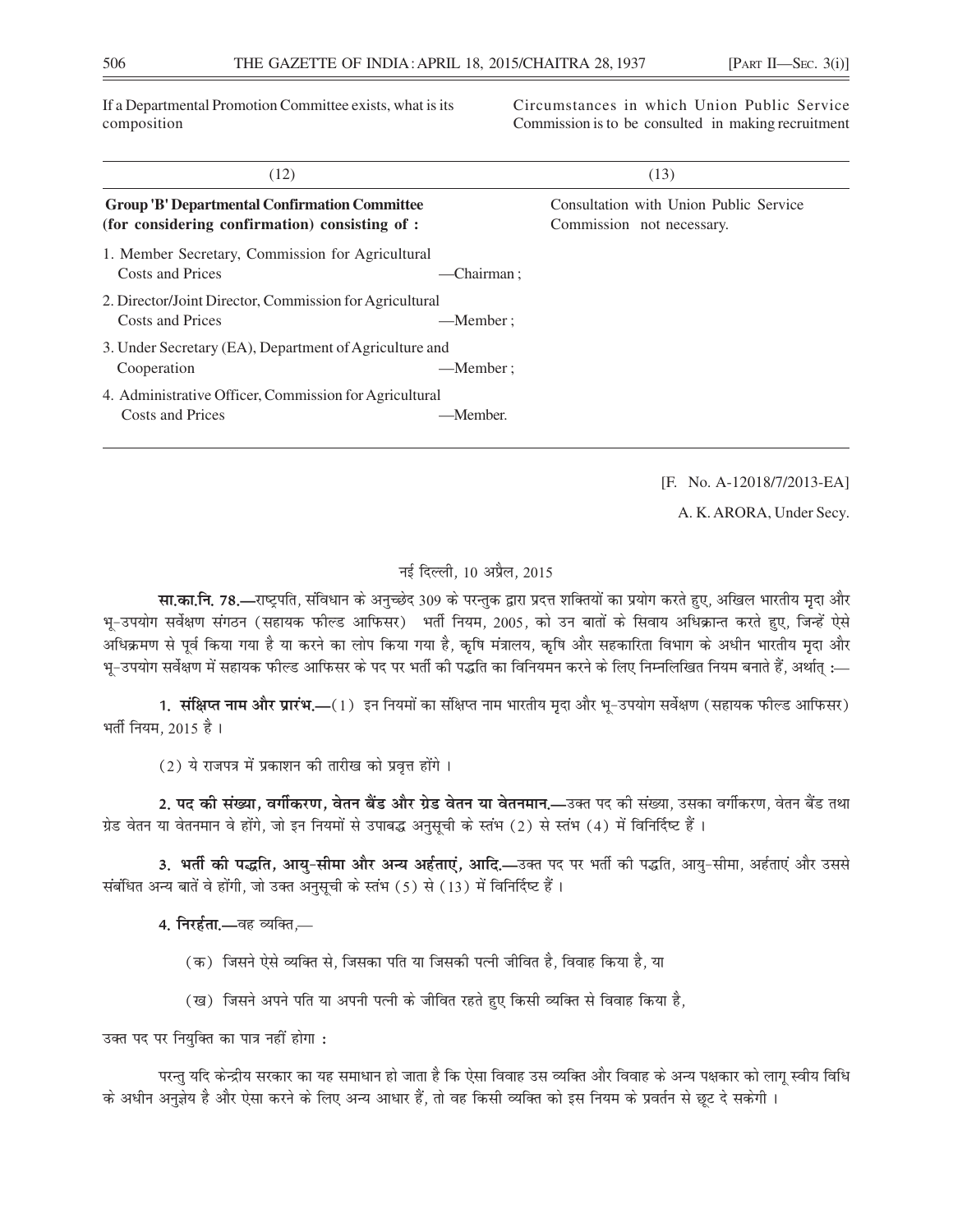5. शिथिल करने की शक्ति.—जहां केन्द्रीय सरकार की यह राय है कि ऐसा करना आवश्यक या समीचीन है, वहां वह उसके लिए जो कारण हैं, उन्हें लेखबद्ध करके तथा संघ लोक सेवा आयोग से परामर्श करके इन नियमों के किसी उपबंध को, किसी वर्ग या प्रवर्ग के व्यक्तियों की बाबत, आदेश द्वारा शिथिल कर सकेगी।

6. व्यावृत्ति.—इन नियमों की कोई बात, ऐसे आरक्षणों, आयु-सीमा में छूट और अन्य रियायतों पर प्रभाव नहीं डालेगी, जिनका केन्द्रीय सरकार द्वारा इस संबंध में समय-समय पर जारी किए गए आदेशों के अनुसार अनुसूचित जातियों, अनुसूचित जनजातियों, अन्य पिछड़े वर्गों भूतपूर्व सैनिकों और अन्य विशेष प्रवर्ग के व्यक्तियों के लिए उपबंध करना अपेक्षित है।

|                         |                                                                                 |                                                                  | अनुसूची                                                          |                                                                                                                    |                                                                                                                                                                                                                                                                                                                                                                                                                                                              |
|-------------------------|---------------------------------------------------------------------------------|------------------------------------------------------------------|------------------------------------------------------------------|--------------------------------------------------------------------------------------------------------------------|--------------------------------------------------------------------------------------------------------------------------------------------------------------------------------------------------------------------------------------------------------------------------------------------------------------------------------------------------------------------------------------------------------------------------------------------------------------|
| पद का नाम               | पद की संख्या                                                                    | वर्गीकरण                                                         | वेतन बैंड<br>और ग्रेड<br>वेतन या<br>वेतनमान                      | चयन या<br>अचयन पद                                                                                                  | सीधे भर्ती किए जाने वाले व्यक्तियों<br>के लिए आयु-सीमा                                                                                                                                                                                                                                                                                                                                                                                                       |
| (1)                     | (2)                                                                             | (3)                                                              | (4)                                                              | (5)                                                                                                                | (6)                                                                                                                                                                                                                                                                                                                                                                                                                                                          |
| सहायक<br>फील्ड<br>आफिसर | $136**(2015)$<br>(कार्यभार के<br>आधार पर<br>परिवर्तन किया<br>जा सकता है।        | साधारण केन्द्रीय<br>सेवा, समूह 'ख',<br>अराजपत्रित,<br>अननुसचिवीय | वेतन बैंड-2,<br>$9300 - 34800$ रु.<br>+ ग्रेड वेतन<br>4200 रुपये | लागू नहीं होता                                                                                                     | 30 वर्ष से अधिक नहीं<br>(केंद्रीय सरकार द्वारा जारी किए गए<br>अनुदेशों या आदेशों के अनुसरण में सरकारी<br>सेवक के मामले में 5 वर्ष तक शिथिल<br>की जा सकती है)।                                                                                                                                                                                                                                                                                                |
|                         |                                                                                 |                                                                  |                                                                  |                                                                                                                    | टिप्पण :- आयु-सीमा अवधारित करने<br>के लिए निर्णायक तारीख भारत में अभ्यर्थियों<br>से आवेदन प्राप्त करने के लिए नियत की<br>गई अंतिम तारीख होगी । (न कि वह<br>अंतिम तारीख जो असम, मेघालय,<br>अरुणाचल प्रदेश, मिजोरम, मणिपुर,<br>नागालैंड, त्रिपुरा, सिक्किम, जम्मू-कश्मीर<br>राज्य के लद्दाख खंड, हिमाचल प्रदेश के<br>लाहौल और स्पीति जिले तथा चम्बा जिले<br>के पांगी उप-खंड, अंदमान और निकोबार<br>द्वीप या लक्षद्वीप के अभ्यर्थियों के लिए<br>विहित की गई है।) |
|                         | सीधे भर्ती किए जाने वाले व्यक्तियों के लिए<br>अपेक्षित शैक्षिक और अन्य अर्हताएं |                                                                  | लागू होंगी या नहीं                                               | क्या सीधे भर्ती किए जाने वाले व्यक्तियों<br>के लिए विहित आयु और शैक्षिक<br>अर्हताएं प्रोन्नत व्यक्तियों की दशा में | परिवीक्षा की अवधि, यदि कोई हो                                                                                                                                                                                                                                                                                                                                                                                                                                |
|                         | (7)                                                                             |                                                                  | (8)                                                              |                                                                                                                    | (9)                                                                                                                                                                                                                                                                                                                                                                                                                                                          |
| आवश्यक -                | मान्यता प्राप्त विश्वविद्यालय या संस्थान से                                     |                                                                  | लागू नहीं होता                                                   |                                                                                                                    | सीधे भर्ती व्यक्तियों के लिए<br>दो वर्ष                                                                                                                                                                                                                                                                                                                                                                                                                      |

मृदा विज्ञान या मृदा विज्ञान और कृषि रसायन विषय सहित कृषि में एम एस सी डिग्री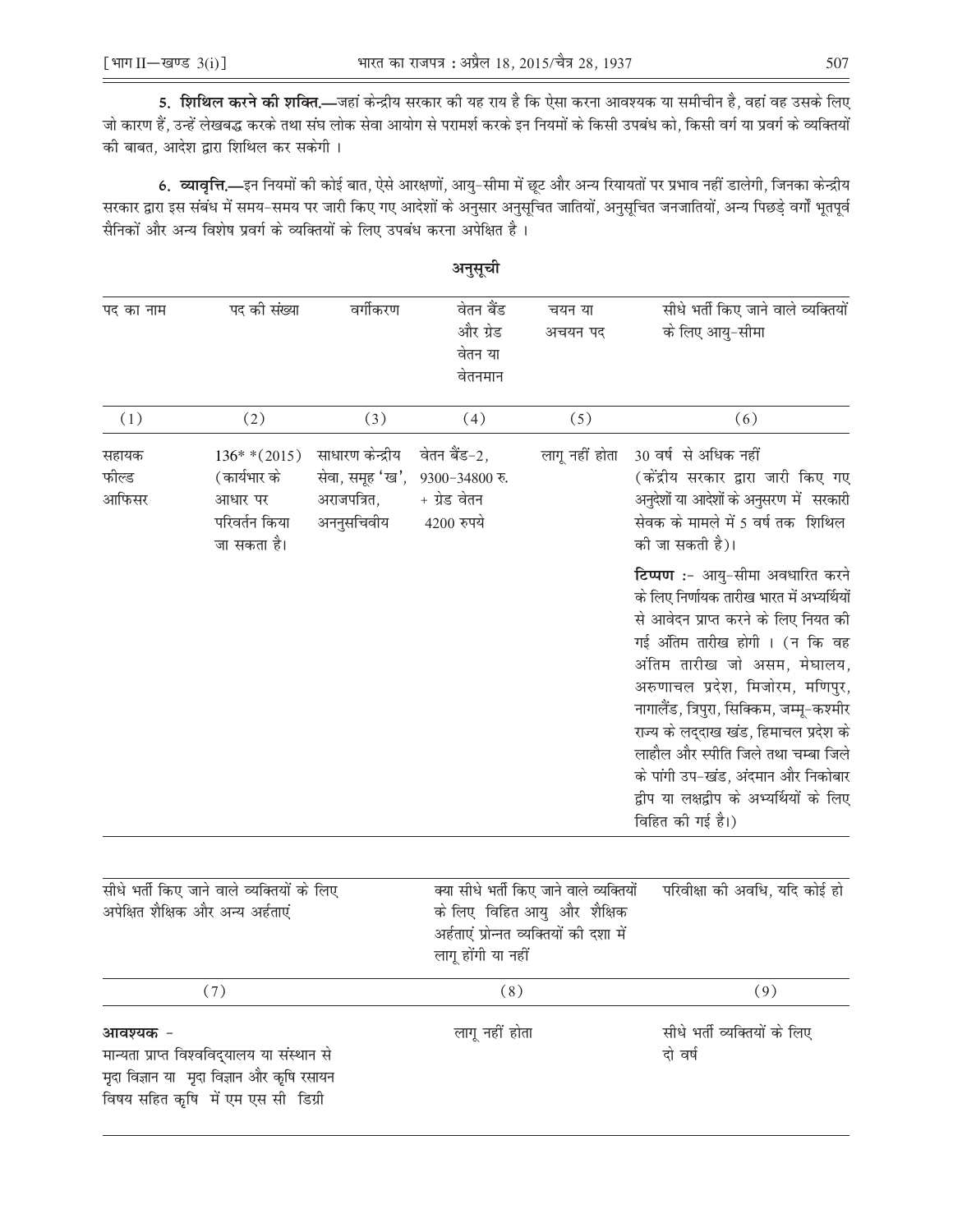| <b>टिप्पण</b> : अर्हताएं, अन्यथा सुअर्हित अभ्यर्थियों को |  |
|----------------------------------------------------------|--|
| दशा में  कर्मचारी चयन आयोग या सक्षम प्राधिकारी           |  |
| द्वारा कारण लेखबद्ध करके विवेकानुसार शिथिल कर            |  |
| सकेंगी ।                                                 |  |
|                                                          |  |

भर्ती की पद्धति: भर्ती सीधे होगी या प्रोन्नति द्वारा या प्रतिनियुक्ति या आमेलन द्वारा तथा विभिन्न पद्धतियों द्वारा भरी जाने वाली रिक्तियों की प्रतिशतता

प्रोन्नति या प्रतिनियुक्ति या आमेलन द्वारा भर्ती की दशा में वे श्रेणियां जिनसे प्रोन्नति या प्रतिनियुक्ति या आमेलन किया जाएगा

| (10)                                                                                                                                                                                                                                                                                                                                                                                   | (11)                                                                           |  |  |
|----------------------------------------------------------------------------------------------------------------------------------------------------------------------------------------------------------------------------------------------------------------------------------------------------------------------------------------------------------------------------------------|--------------------------------------------------------------------------------|--|--|
| सीधी भर्ती द्वारा :-                                                                                                                                                                                                                                                                                                                                                                   | लागू नहीं होता                                                                 |  |  |
| टिप्पण : पदधारी के प्रतिनियुक्ति या लंबी बीमारी या अध्ययन छुट्टी<br>या किन्हीं अन्य परिस्थितियों  में एक वर्ष या इससे अधिक अवधि के लिए<br>बाहर रहने के कारण हुई रिक्तियां, केंद्रीय सरकार के निम्नलिखित<br>अधिकारियों, जिनके पास स्तंभ (7) के अधीन सीधे भर्ती किए जाने<br>वाले व्यक्तियों के लिए विहित शैक्षिक अर्हताएं और अनुभव हैं में से<br>प्रतिनियुक्ति के आधार पर भरी जा सकेंगी। |                                                                                |  |  |
| (प्रतिनियुक्ति की अवधि, जिसके अंतर्गत केन्द्रीय सरकार के उसी या<br>किसी अन्य संगठन या विभाग में इस नियुक्ति से ठीक पहले धारित<br>किसी अन्य काडर बाह्य पद पर प्रतिनियुक्ति की अवधि है<br>साधाारणतया 3 वर्ष से अधिक नहीं होगी । प्रतिनियुक्ति द्वारा नियुक्ति के<br>लिए अधिकतम आयु-सीमा आवेदन प्राप्त करने की अंतिम तारीख को 56<br>वर्ष से अधिक नहीं होगी।)                              |                                                                                |  |  |
|                                                                                                                                                                                                                                                                                                                                                                                        |                                                                                |  |  |
| यदि विभागीय प्रोन्नति समिति है, तो उसकी संरचना                                                                                                                                                                                                                                                                                                                                         | भर्ती करने में किन परिस्थितियों में संघ लोक सेवा आयोग से परामर्श<br>किया जाएगा |  |  |
| (12)                                                                                                                                                                                                                                                                                                                                                                                   | (13)                                                                           |  |  |
| समूह 'ख' विभागीय प्रोन्नति समिति (पुष्टि<br>पर विचार करने के लिए) :-                                                                                                                                                                                                                                                                                                                   | इन नियमों के अधीन भर्ती के लिए संघ लोक सेवा आयोग से<br>परामर्श आवश्यक है।      |  |  |
| मुख्य मृदा सर्वेक्षण अधिकारी, भारतीय  मृदा<br>1.<br>और भूमि-उपयोग सर्वेक्षण<br>–अध्यक्ष                                                                                                                                                                                                                                                                                                |                                                                                |  |  |
| उपायुक्त, प्राकृतिक संसाधन प्रबंधन या वर्षा<br>2.<br>आधारित खेती प्रणाली प्रभाग, कृषि और                                                                                                                                                                                                                                                                                               |                                                                                |  |  |
| सहकारिता विभाग<br>–सदस्य                                                                                                                                                                                                                                                                                                                                                               |                                                                                |  |  |
| अवर सचिव, संबद्ध प्रभाग, कृषि और<br>3.<br>सहकारिता विभाग<br>–सदस्य                                                                                                                                                                                                                                                                                                                     |                                                                                |  |  |

-सदस्य 4. कार्यालय का प्रधान (मुख्यालय), भारतीय मृदा और भू-उपयोग सर्वेक्षण –सदस्य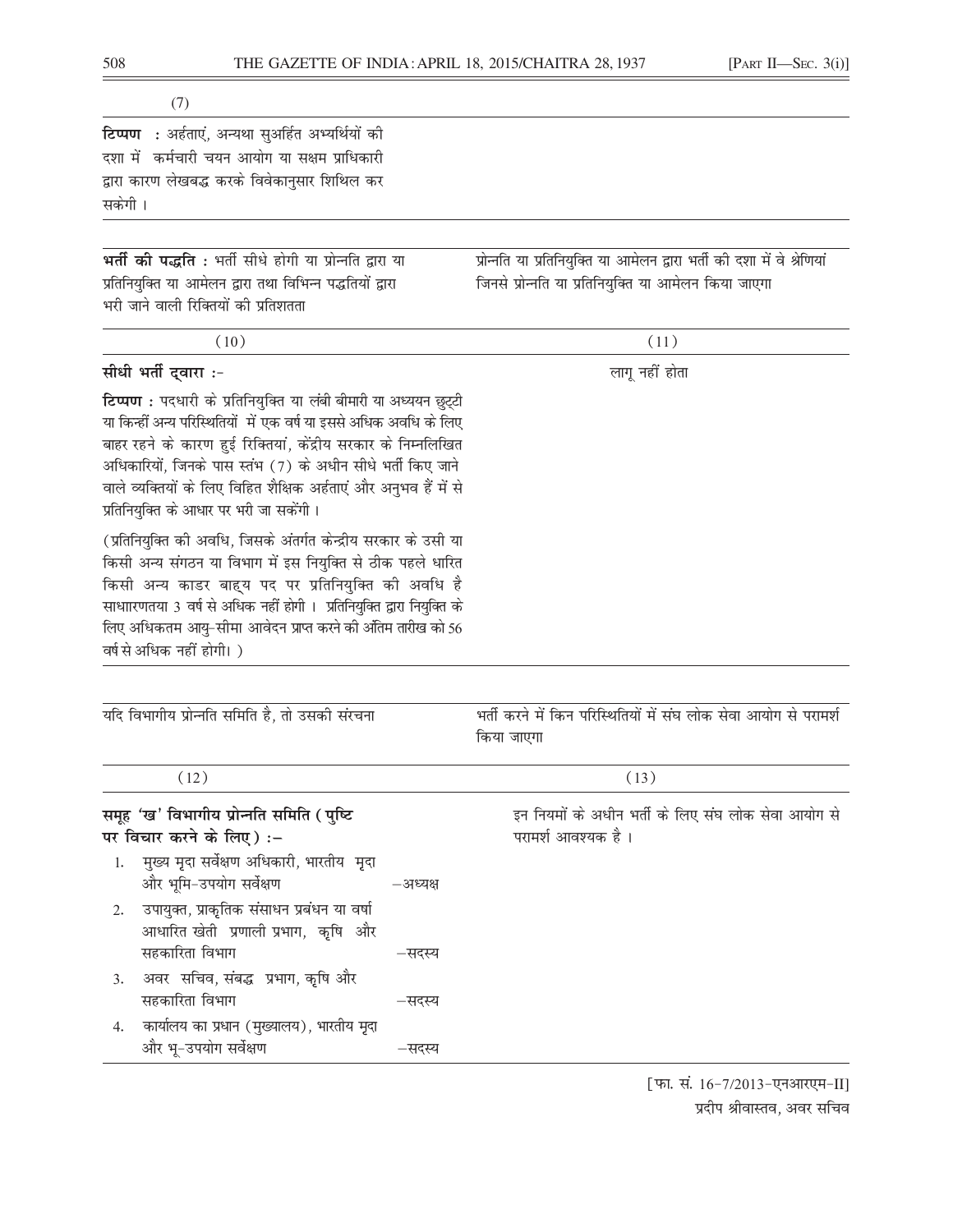### New Delhi, the 10th April, 2015

**G.S.R. 78.—**In exercise of the powers conferred by the proviso to article 309 of the Constitution and in supersession of the All India Soil and Land Use Survey Organisation (Assistant Field Officer) Recruitment Rules, 2005 except as respects things done or omitted to be done before such supersession, the President hereby makes the following rules regulating the method of recruitment to the posts of Assistant Field Officer in the Soil and Land Use Survey of India, Department of Agriculture and Co-operation, Ministry of Agriculture, namely:-

**1. Short title and commencement.** — (1) These rules may be called the Soil and Land Use Survey of India (Assistant Field Officer) Recruitment Rules, 2015.

(2) They shall come into force on the date of their publication in the Official Gazette.

**2. Number of post, classification and pay band and grade pay or pay scale .**— The number of the said post, its classification and the pay band and grade pay or pay scale attached thereto shall be as specified in columns (2) to (4) of the Schedule annexed to these rules.

**3. Method of recruitment, age-limit and other qualifications, etc.** — The method of recruitment, age-limit, qualifications and other matters relating thereto shall be as specified in columns (5) to (13) of the aforesaid Schedule.

#### **Disqualification. —** No person, -

(a) who has entered into or contracted a marriage with a person having a spouse living;

or

(b) who, having a spouse living, has entered into or contracted a marriage with any person,

shall be eligible for appointment to the said post:

Provided that the Central Government may, if satisfied that such marriage is permissible under the personal law applicable to such person and the other party to the marriage and that there are other grounds for so doing, exempt any person from the operation of this rule.

**5. Power to relax. —** Where the Central Government is of the opinion that it is necessary or expedient so to do, it may, by order and for reasons to be recorded in writing, and in consultation with the Union Public Service Commission relax any of the provision of these rules with respect to any class or category of persons.

**6. Saving. —** Nothing in these rules shall affect reservation, relaxation of age-limit and other concessions required to be provided for the Scheduled Castes, the Scheduled Tribes, the Other Backward Classes, Ex-servicemen, and other special categories of persons in accordance with the orders issued by the Central Government from time to time in this regard.

| Name of the<br>post                  | Number of<br>posts                                                    | Classification                                                                                | Pay Band<br>and Grade<br>Pay or Pay<br>Scale          | Whether<br>selection<br>post or<br>non-selection<br>post | Age-limit for direct recruits                                                                                                                                                                                                                                                             |
|--------------------------------------|-----------------------------------------------------------------------|-----------------------------------------------------------------------------------------------|-------------------------------------------------------|----------------------------------------------------------|-------------------------------------------------------------------------------------------------------------------------------------------------------------------------------------------------------------------------------------------------------------------------------------------|
| (1)                                  | (2)                                                                   | (3)                                                                                           | (4)                                                   | (5)                                                      | (6)                                                                                                                                                                                                                                                                                       |
| Assistant<br>Field<br><b>Officer</b> | $136**(2015)$<br>Subject to<br>variation<br>dependent<br>on workload. | <b>General Central</b><br>Services, Group 'B', Rs. 9300-<br>Non-Gazetted,<br>Non-Ministerial. | Pay Band-2,<br>34800 with<br>grade pay of<br>Rs. 4200 | Not applicable                                           | Not exceeding 30 years<br>(Relaxable for Government<br>servants upto five years in<br>accordance with the instructions<br>or orders issued by the Central<br>Government.)<br><b>Note</b> : The crucial date for<br>determining the age- limit shall<br>be the closing date for receipt of |

#### **SCHEDULE**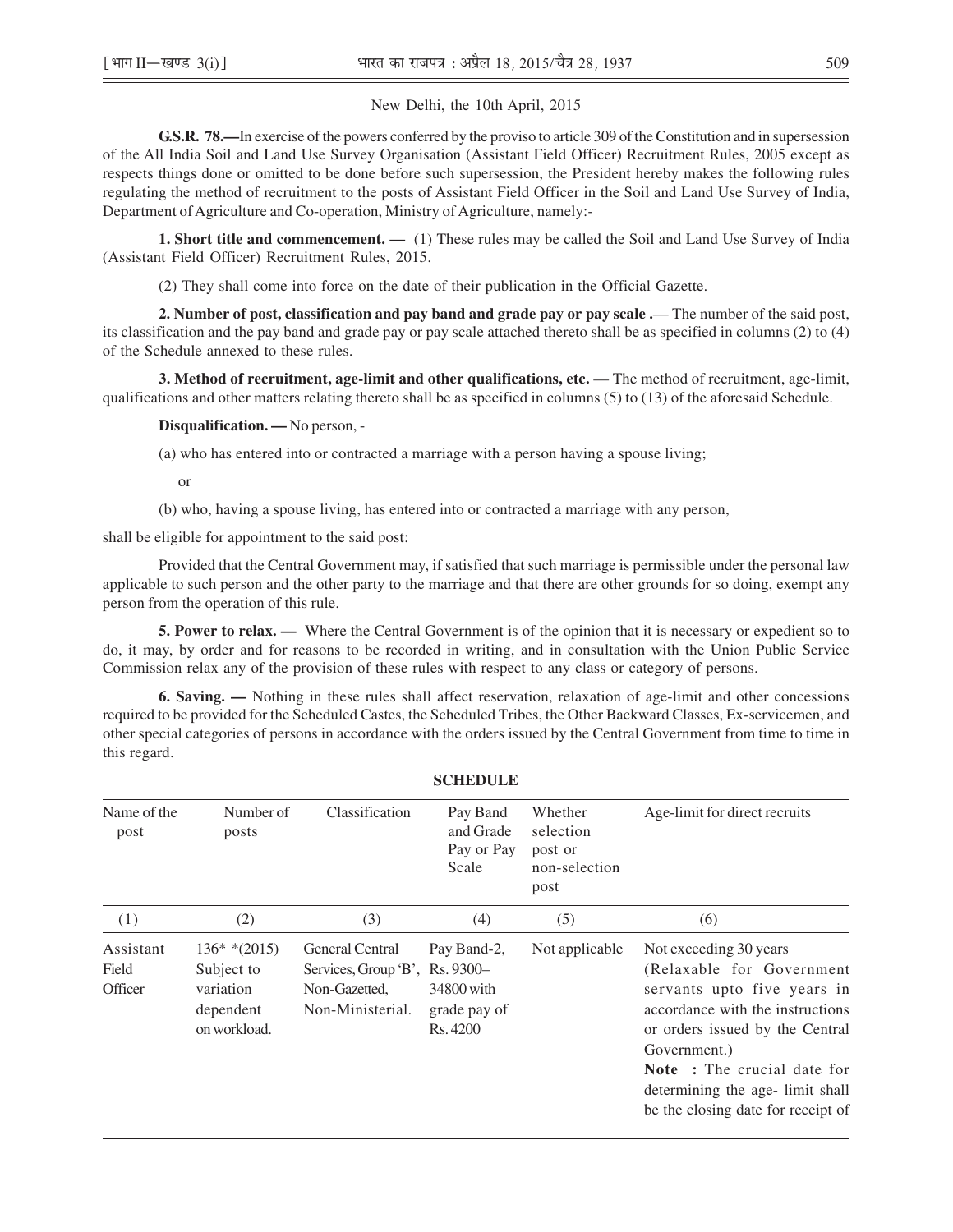|                                                                                                                                                                                                                                                                                                                                                                                          |                                                                                                                                     | (6)                                                                                                                                                                                                                                                                                                                                                                                          |
|------------------------------------------------------------------------------------------------------------------------------------------------------------------------------------------------------------------------------------------------------------------------------------------------------------------------------------------------------------------------------------------|-------------------------------------------------------------------------------------------------------------------------------------|----------------------------------------------------------------------------------------------------------------------------------------------------------------------------------------------------------------------------------------------------------------------------------------------------------------------------------------------------------------------------------------------|
|                                                                                                                                                                                                                                                                                                                                                                                          |                                                                                                                                     | application from candidates in<br>India, (and not the closing date<br>prescribed for those in Assam,<br>Meghalaya, Arunachal Pradesh,<br>Mizoram, Manipur, Nagaland,<br>Tripura, Sikkim, Ladakh Division<br>of Jammu and Kashmir State,<br>Lahaul and Spiti District and<br>Pangi Sub-Division of Chamba<br>District of Himachal Pradesh,<br>Andaman and Nicobar Islands or<br>Lakshadweep). |
| Educational and other qualifications required for<br>direct recruits                                                                                                                                                                                                                                                                                                                     | Whether age and educational<br>qualifications prescribed for<br>direct recruits will apply in<br>the case of promotees              | Period of probation, if any                                                                                                                                                                                                                                                                                                                                                                  |
| (7)                                                                                                                                                                                                                                                                                                                                                                                      | (8)                                                                                                                                 | (9)                                                                                                                                                                                                                                                                                                                                                                                          |
| <b>Essential-</b>                                                                                                                                                                                                                                                                                                                                                                        | Not applicable                                                                                                                      | Two years for direct recruits                                                                                                                                                                                                                                                                                                                                                                |
| M. Sc. Degree in Agriculture with Soil<br>Science or Soil Science and Agriculture<br>Chemistry as a subject from a recognised<br>University or Institute.<br>Note: Qualifications are relaxable at the                                                                                                                                                                                   |                                                                                                                                     |                                                                                                                                                                                                                                                                                                                                                                                              |
| discretion<br>of<br>the<br>Staff<br>Selection<br>Commission or the competent authority, for<br>reasons to be recorded in writing, in the case<br>of candidates otherwise well qualified.                                                                                                                                                                                                 |                                                                                                                                     |                                                                                                                                                                                                                                                                                                                                                                                              |
| Method of recruitment: Whether by direct recruitment<br>or by promotion or by deputation/transfer and percentage<br>of the vacancies to be filled by various methods                                                                                                                                                                                                                     | In case of recruitment by promotion/deputation/<br>from which promotion/<br>absorption,<br>grades<br>deputation/transfer to be made |                                                                                                                                                                                                                                                                                                                                                                                              |
| (10)                                                                                                                                                                                                                                                                                                                                                                                     |                                                                                                                                     | (11)                                                                                                                                                                                                                                                                                                                                                                                         |
| By direct recruitment :                                                                                                                                                                                                                                                                                                                                                                  | Not applicable                                                                                                                      |                                                                                                                                                                                                                                                                                                                                                                                              |
| Note: Vacancies caused by the incumbent being away<br>on deputation or long illness or study leave or under<br>other circumstances for duration of one year or more<br>may be filled on deputation basis from officers of<br>Central Government holding analogous post on<br>regular basis in the parent cadre or department and<br>possessing educational qualifications and experience |                                                                                                                                     |                                                                                                                                                                                                                                                                                                                                                                                              |

(Period of deputation including period of deputation in another ex-cadre post held immediately preceding

prescribed for direct recruits under column (7).